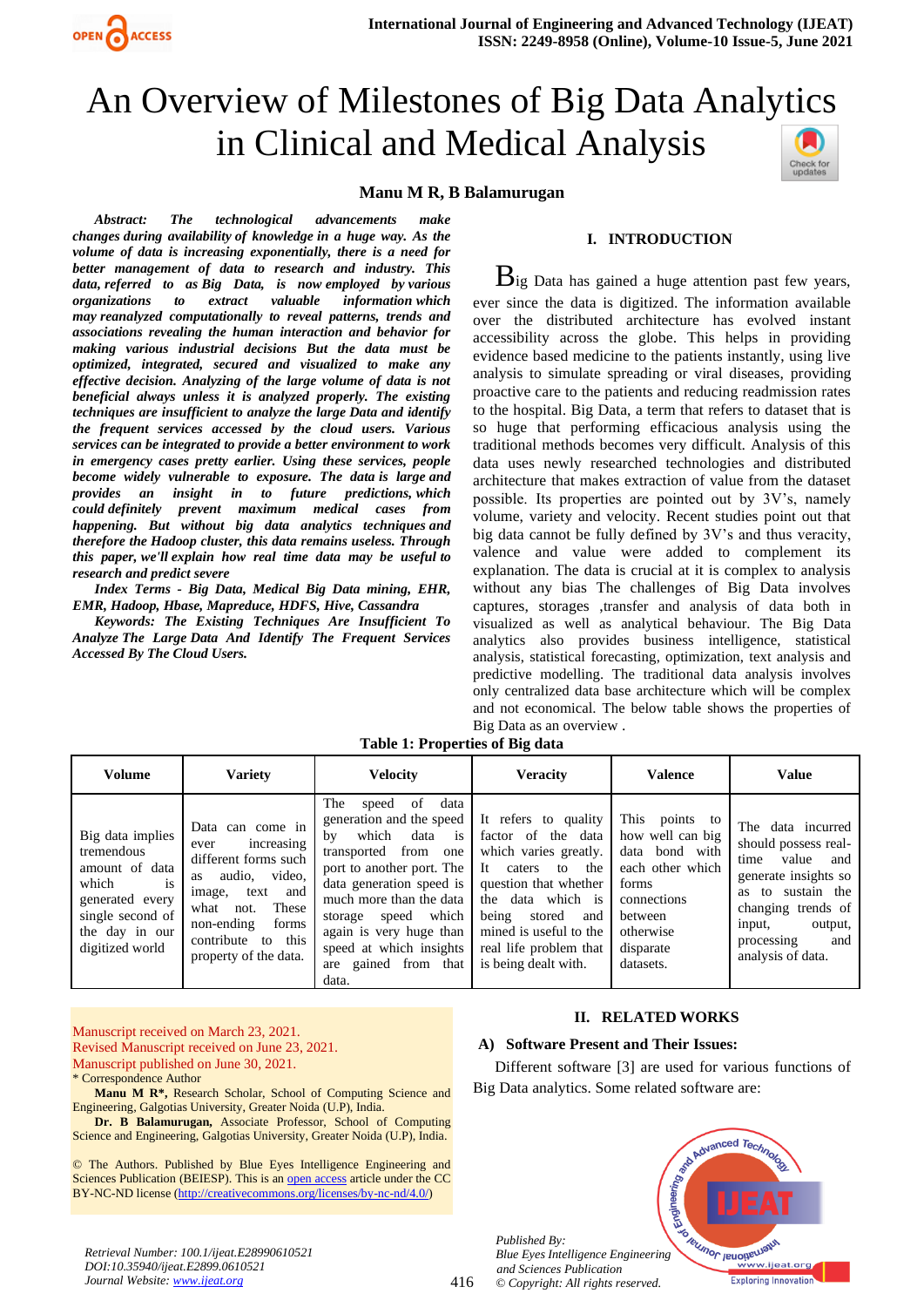1) Virtualization: Xen, Oracle Virtual Box, KVM,VMware are some of the examples but they take time to start as they are heavyweight. Docker is there for Linux. It is lightweight and more efficient to interact with the host.

2) Big Data Storage: It is more convenient to store huge amount of data on the cloud rather than on disk. Hadoop Distributed File System (HDFS) provides high throughput data access to data. Some new NoSQL databases such as HBase, Cassandra, MongoDB are scalable in dealing with big semi structured/unstructured data.

3) Big Data Computation Model: Apache Hadoop written in Java is an open-source software framework. It

provides MapReduce parallel processing framework and job scheduling and resource management. Other software packages which are incorporated into Hadoop ecosystem are HBase, Hive, Pig etc. Apache Spark and Flink increased the performance by caching data in memory.

4) Big Data Analytics User Interface: Since most of the data analyst are not a computer scientist, User Interface plays a key role. Data Bricks, which is built on Spark, provides a web based cloud computing platform. Cloud Flows is an open source web-based platform

## **B) Frame Works**

Different frameworks consist of a set of systems which are deployed over multiple parallel nodes. They allow huge computations on reduced infrastructure. Apache Hadoop is the most known tool for processing of Big Data. Many open source components developed by Apache forms a Hadoop ecosystem.

Different techniques [4] for Big Data Analysis are:

1) HADOOP: Open-source software for Big Data. Normally, it deals with a very big amount of distributed

heterogeneous data. It offers storage and computation. It stores data using MapReduce technology.

2) MAPREDUCE: A Google designed technology for processing large data. It has two main parts: Map and Reduce. Map function distributes the data into several clusters for parallel processing and Reduce function clubs all the cluster of the same type to one final result.

3) HDFS: It is the core of Hadoop. It stores and manages data of large files. It splits data into blocks and then allocates it on servers in different locations.

4) Hive: A data warehouse tool that allows managing and requesting distributed data. It uses the SQL-like language called HiveQL.

5) HBase: It is a Hadoop Database. It is inspired by Google's Big Table. It manages and processes big tables in an efficient way.

6) CASSANDRA: A Facebook developed tool which is a column-oriented NoSQL database. It supports MapReduce and allows access of data of large volumes.

## **C) Integration of Tools**

Various tools can be integrated to get a platform which is more efficient to work on. This will redefine the workflow. We can also visualize the data and make our system lightweight.

They are described as follows:

1) New Data Analytics Flow: SPARK Notebook combines Scala code, SQL ,Mark-up or even JavaScript in a collaborative manner. It is good to verify algorithms but it is notgood for code reusing and sharing. Three main components are

Notebook, Widgets and Workflow. Various steps are:

i) Verify the new idea with Notebook which may include several iterations.

ii) Integrate the code into reusable widget through widget component in Web IDE in which input and output need to be defined by a template.

iii )Different widgets could be combined to form complicated applications.

By this, applications could be reused and shared with others, and the size of widget makes the maintenance easier.

## **III. PROPOSED SYSTEM**

## **a) An overview of Medical Big Data mining**

The data is most crucial part in the day to day life. The capturing of right data and its storage is an challenging task. The processing and storage capability with high accuracy of variability of data and satisfying the above challenges are accomplished by big datamining .Big datamining made a milestone in health care industry ,which in turns the origin of Medical big datamining. The process of uncover hidden pattern in medical records from a medical repository and transform it for discovering or diagnosis the disease is called as medical big data Ming.

The medical Big data mining widely used for recognizing and discovering of the hidden pattern in Medical records for easily diagnosis of the diseases. The medical data mining mainly processing in three stages data pre-processing, datamining and result evaluation. The data pre-processing involves the processing of raw data and information from medical records and its given for datamining process which involves different technique for synthesis of pre-processed data with algorithms and the final result can be evaluated with different parametric methodology. The data pre-processing is preliminary analysis which directly affects the accuracy and efficiency of datamining. For recognizing of various disease like cardiologic or malignant types can be deeply analysed using different technique such as classification and association and implemented with help of artificial neural networks and genetic algorithmic schemes.

The datamining techniques now effectively organized in industry as well as ecommerce. The medical data used in the datamining processes to evaluate and to be authentic .The medical data in the senses the data got form medical database and to be refined for manipulation purpose. The data authenticity and fraud abuse analysis can be effectively made by the datamining process and which intense make a effectiveness in the diagnosis and treatment of the diseases. The metabolic disease that is a common occurrence in the current generation can be rectified and analyses with the machine learning technique implemented with the help of trained data test by the datamining process. The medical datamining process can be diagrammatically represented below in which each stage is important in the processing ,from the initial data collection from the medical data repository to the final result.

*Published By: Blue Eyes Intelligence Engineering and Sciences Publication © Copyright: All rights reserved.*



*Retrieval Number: 100.1/ijeat.E28990610521 DOI:10.35940/ijeat.E2899.0610521 Journal Website[: www.ijeat.org](http://www.ijeat.org/)*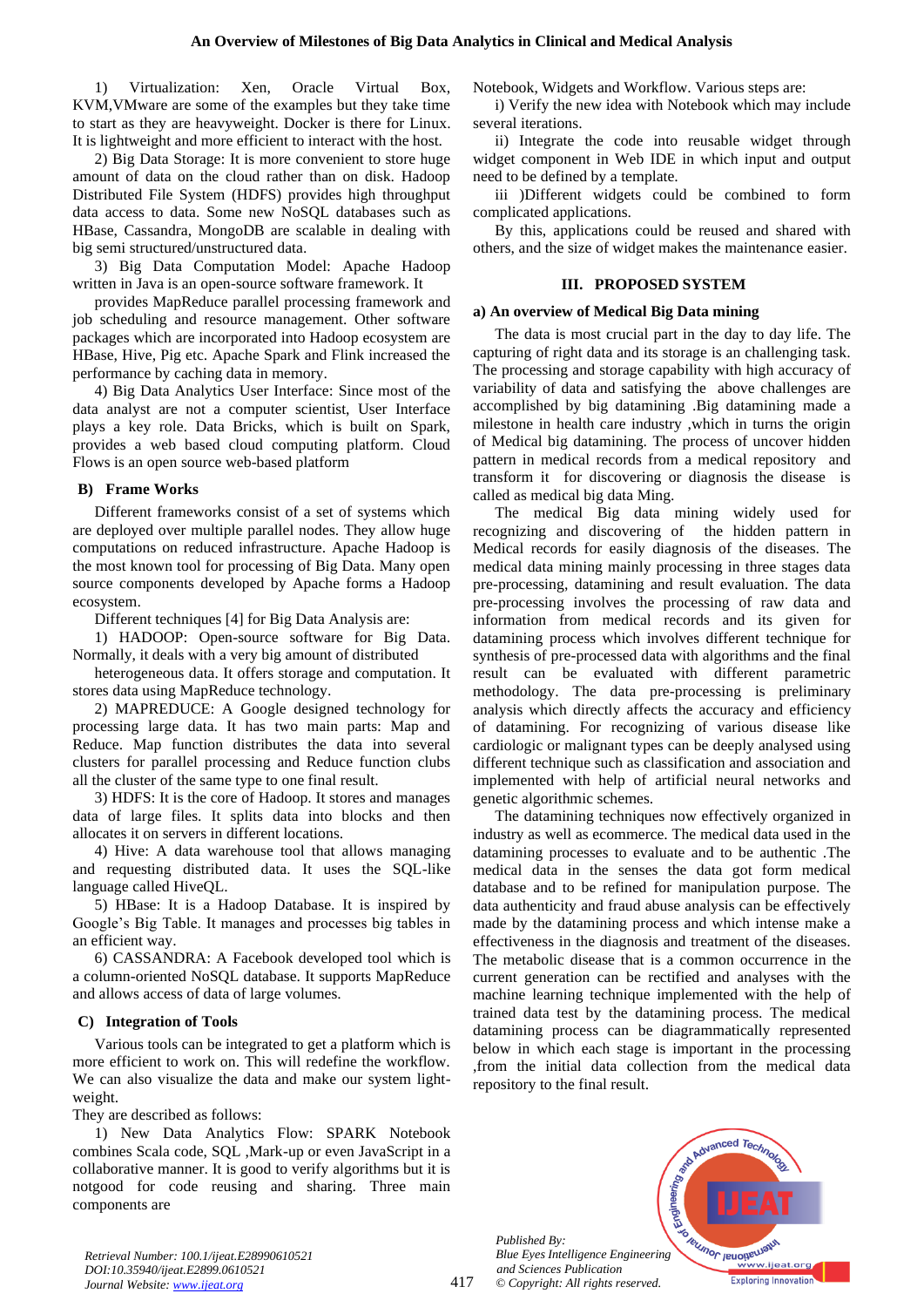

The medical data collection stage represents the segmented data and analysed data from the repository and its given for pre-processing stage which includes different algorithmic steps and give for datamining processing with machine learning technique implementation. In this stage an accurate analysis with the help of trained data set can be formed and given for analysis phase .In this step it analysed with pre-trained data and an intermediate result is executed and at last with final processing driven to final results



**Figure 1: Medical Big datamining process**

### **b) Evolution of Electronic Medical record**

The EHR-Electronic health record derived for patient centric treatment and outcome is a structured data collection automated by valuable mining tools .The EHR currently play a big role in medical filed which digitalized all the patient information and records suitable for variant diseases. The evolution of ERH derived for Federal government based on incentive programs.The medical records written in Late 1600 BC were Egyptian mnemonics which were based of 48 medical cases which includes injury, fracture and different tumor details which were handwritten and not in a properly formatted, Later on 1862 the papyrus text acquired by Edwin smith came for the medical record preservation. The legalization of medical records for insurance derived on 1880 and easily identified the malpractice of the records. At the end of 1898 patients record moving from retrospective document to case report. The end of 1960 the documents are structured in digital format which in turns the formation of EHR which called as Problem Oriented Medical Record (POMR).The record contain physical examination ,laboratory data and complex problem list which also includes the discharge summary record. In 1971 Locked Cooperation created a company 'Eclipsys Cooperation 'which computerized all the physical records which allowing the ordering of whole medical records includes the X-ray and all laser records .EHR now known to be the veteran health information and technology which is an electronic system that record and transfer the patient information and clinical operation .



**Figure 2: Integration of imaging, modelling, and real-time sensing for the management of disease progression and planning of intervention procedures. This example of thoracic aortic dissection illustrates how risk stratification and subject-specific haemodynamic modelling substantiated with long-term continuous monitoring are used to guide the clinical decision process.**

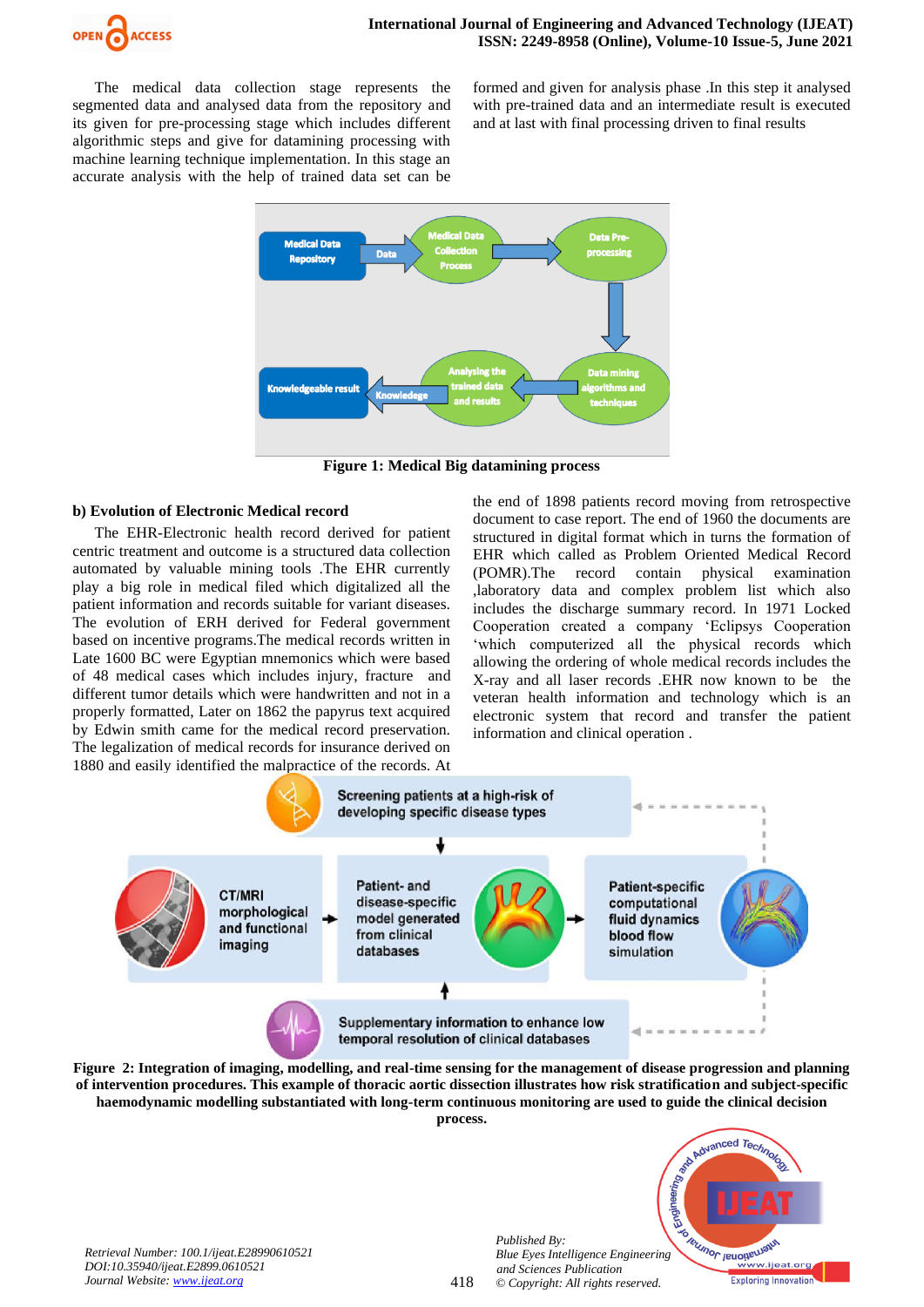### **c) Differentiation of Electronic Health Care Record and Electronic Medical Record**

The Electronic health care records and Electronic records differ in their word itself "health "and "medical" .One concerning with the life routine and healthcare information where as other deeply refer to the medical diagnosis and medical historic over view of the patient. Traditionally electronic medical record is a digital way of maintain g the patient medical record which is prominently used for tracking and historical background survey record. The same digital version is also used in Electronic healthcare records also but when concerning with EMR it have entire patient historical data which includes stream line sharing feature of real-time information.



**Figure 3: Electronic Health Record (EHR) Process diagram**

The Electronic healthcare record also provides authorization and authenticity of healthcare feature while sharing. The Electronic medical record is not dealt with the sharing feature but it is mainly includes single patient centric digital data records. The Electronic healthcare record data mainly featured with life style analysis with primary set data. A better follows of pre-stored healthcare information is maintained in Electronic health care record. The Electronic

medical record is a parametric oriented such as quantitative information.

The EMR and EHR both made the medical and healthcare industry a tremendous changes and effected with fastness and accuracy of test analysis and diagnosis of disease. The both will avoid the duplication of record and time saving for recognizing disease.



**Figure 4: Electronic Medical Record (EHR) System diagram**

419

**d) Data Mining Algorithms and Techniques in health care** 

Data Mining in medicine is an emerging field of great importance to provide a prognosis and deeper understanding of disease classification, specifically in Mental Health areas. The main objective of this paper is to present a review of the existing research works in the literature, referring to the techniques and algorithms of Data Mining in Mental Health,

*Retrieval Number: 100.1/ijeat.E28990610521 DOI:10.35940/ijeat.E2899.0610521 Journal Website[: www.ijeat.org](http://www.ijeat.org/)*

specifically in the most prevalent diseases such as: Dementia, Alzheimer, Schizophrenia and Depression.



*Published By: Blue Eyes Intelligence Engineering and Sciences Publication © Copyright: All rights reserved.*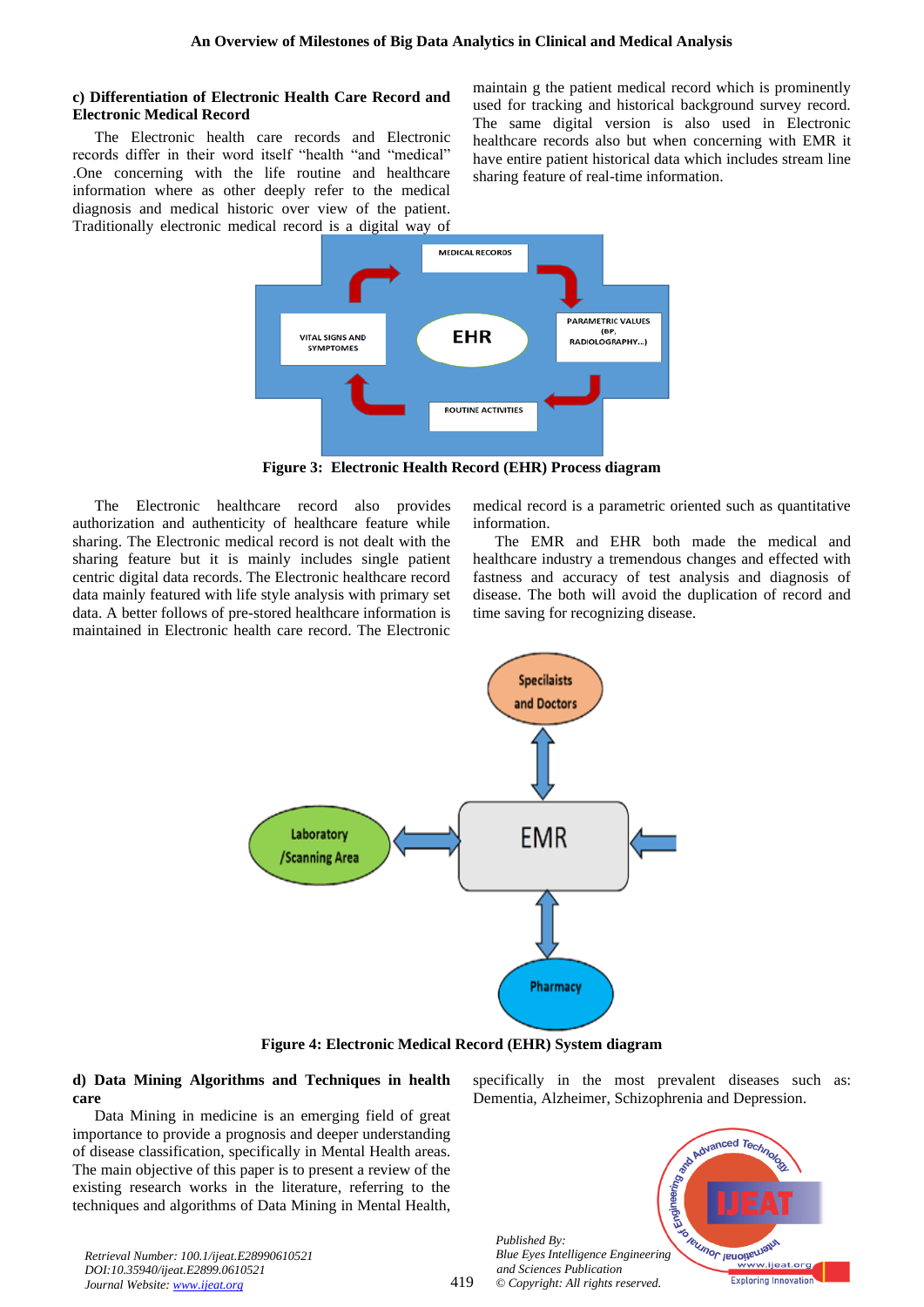

Academic databases that were used to perform the searches are Google Scholar, IEEE Xplore, PubMed, Science Direct, Scopus and Web of Science, taking into account as date of publication the last 10 years, from 2008 to the present. Several search criteria were established such as 'techniques' AND 'Data Mining' AND'Mental Health','algorithms' AND 'Data Mining' AND 'dementia' AND 'schizophrenia' AND 'depression', etc. selecting the papers of greatest interest. A total of 211 articles were found related to techniques and algorithms of Data Mining applied to the main Mental Health diseases. 72 articles have been identified as relevant works of which 32% are Alzheimer's, 22% dementia, 24% depression, 14% schizophrenia and 8%bipolar disorders. Many of the papers show the prediction of risk factors in these diseases. From the review of the research articles analysed, it can be said that use of Data Mining techniques applied to diseases such as dementia, schizophrenia, depression, etc. can be of great help to the clinical decision, diagnosis prediction and improve the patient's quality of life.

#### **e) Main techniques and algorithms of datamining used in the review**

The Data Mining techniques have recently become a predominant field of research with wide applications in medical

healthcare, financial services, telecommunications, natural sciences, etc. It is a process to discover useful models in data, with the aim of interpreting existing behaviours or predicting future results



**Figure 5: Percentage of data mining technique and algorithm applied for Alzheimer's disease**

An Efficient Intelligent Traffic System is proposed in this paper to reduce the traffic congestion problem before it happens. This system will decrease the traffic queue size and provides an alternative route for the vehicles to avoid traffic and to achieve free flow of vehicles. An intelligent traffic light control system is deployed to prevent the traffic congestion before it occurs and based on an alert signal traffic route will be deviated. This can help the travelers to have free flow traffic. Traffic jam can be avoided and the condition of the traffic flows in many of the metropolitan cities can be improved. The Euler's approach used to convert map to graph was tested on a metropolitan city graph and the results are found to be satisfactory. Finally the overall framework is statistically proven to be better than the related traffic congestion models.

## **IV. CONCLUSION**

As the volume data is increasing exponentially, the need for analysing the data is also becoming important. This can helping taking future decisions. The data should be secured so that the industries can rely on them. Better tools will increase the number of users. Visualization plays an important part to study the data. Implementation all these features may lead to increase in costing factor which needs to be resolved. The medical innovation in Big data analytics and processing made a drastic change in clinical field. The future enhancement involves in clinical oncology prediction with big data analytics techniques.

## **REFERENCES**

- 1. Rayan DasoriyaA Review of Big Data Analytics over Cloud in 2017 IEEE International Conference on Consumer Electronics-Asia (ICCE-Asia)Ali, S. S. M., George, B., Vanajakshi, L., & Venkatraman, J. (2012). A multiple inductive loop vehicle detection system for heterogeneous and lane-less traffic. *IEEE Transactions on Instrumentation and Measurement*, *61*(5), 1353-1360.
- 2. Ali, S. S. M., George, B., & Vanajakshi, L. (2013). An efficient multiple-loop sensor configuration applicable for undisciplined traffic. *IEEE Transactions on Intelligent Transportation Systems*, *14*(3), 1151-1161.
- 3. Botta, A., De Donato, W., Persico, V., & Pescapé, A. (2016). Integration of cloud computing and internet of things: a survey. *Future Generation Computer Systems*, *56*, 684-700.
- 4. Chen, C., Petty, K., Skabardonis, A., Varaiya, P., & Jia, Z. (2001). Freeway performance measurement system: mining loop detector data. *Transportation Research Record: Journal of the Transportation Research Board*, (1748), 96-102..
- 5. Cai, Y., Zhang, W., & Wang, H. (2010, March). Measurement of vehicle queue length based on video processing in intelligent traffic signal control system. In *Measuring Technology and Mechatronics Automation (ICMTMA), 2010 International Conference on* (Vol. 2, pp. 615-618). IEEE.

*Published By: Blue Eyes Intelligence Engineering and Sciences Publication © Copyright: All rights reserved.*



*Retrieval Number: 100.1/ijeat.E28990610521 DOI:10.35940/ijeat.E2899.0610521 Journal Website[: www.ijeat.org](http://www.ijeat.org/)*